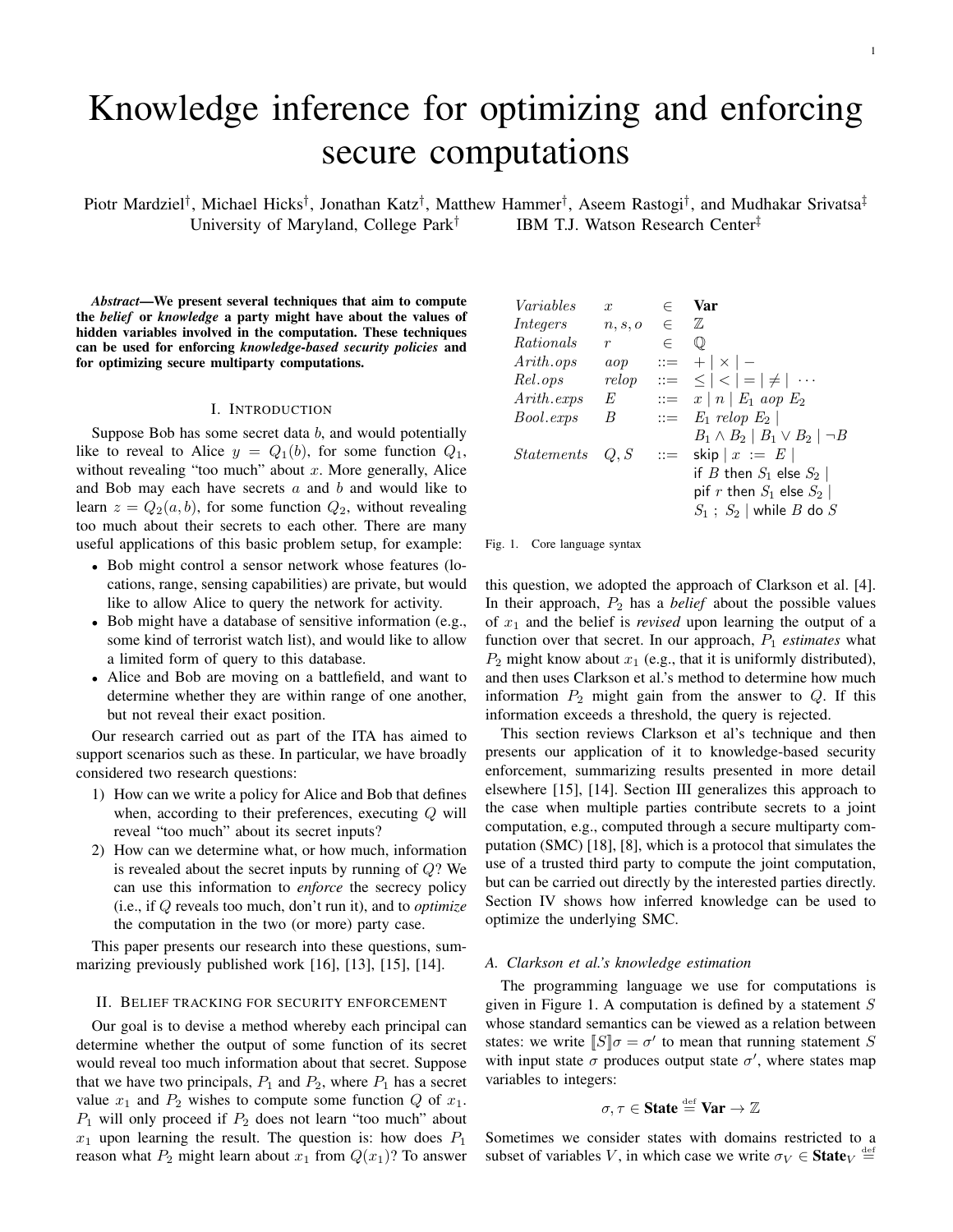[[skip]]δ = δ [[x := E]]δ = δ [x → E] [[if B then S<sup>1</sup> else S2]]δ = [[S1]](δ|B) + [[S2]](δ|¬B) [[pif q then S<sup>1</sup> else S2]]δ = [[S1]](q · δ) + [[S2]]((1 − q) · δ) [[S<sup>1</sup> ; S2]]δ = [[S2]]([[S1]]δ) [[while B do S]] = lfp [λf : Dist → Dist. λδ. f ([[S]](δ|B)) + (δ|¬B)]

where

$$
\delta[x \to E] \stackrel{\text{def}}{=} \lambda \sigma. \sum_{\tau \upharpoonright \tau[x \to [E]\tau] = \sigma} \delta(\tau)
$$
\n
$$
\delta_1 + \delta_2 \stackrel{\text{def}}{=} \lambda \sigma. \delta_1(\sigma) + \delta_2(\sigma)
$$
\n
$$
\delta|B \stackrel{\text{def}}{=} \lambda \sigma. \text{ if } [B] \sigma \text{ then } \delta(\sigma) \text{ else } 0
$$
\n
$$
p \cdot \delta \stackrel{\text{def}}{=} \lambda \sigma. p \cdot \delta(\sigma)
$$
\n
$$
||\delta|| \stackrel{\text{def}}{=} \sum_{\tau \upharpoonright \sigma} \delta(\sigma)
$$
\n
$$
normal(\delta) \stackrel{\text{def}}{=} \frac{1}{||\delta||} \cdot \delta
$$
\n
$$
\delta || B \stackrel{\text{def}}{=} normal(\delta | B)
$$

Fig. 2. Probabilistic semantics for the core language

 $V \to \mathbb{Z}$ . We will write  $\{x_1 = s_1, ..., x_n = s_n\}$  to represent a state  $\sigma$  whose domain is  $\{x_1, ..., x_n\}$  such that  $\sigma(x_1) =$  $s_1, \sigma(x_2) = s_2$ , etc. We may also *project* states to a set of variables  $V$ :

$$
\sigma\restriction V\stackrel{\scriptscriptstyle\rm def}{=} \lambda x\in\mathbf{Var}_V.\ \sigma(x)
$$

The language is essentially standard. The semantics of the statement form pif r then  $S_1$  else  $S_2$  is non-deterministic: the result is that of  $S_1$  with probability r, and  $S_2$  with probability  $1-r$ .

In our setting, we limit our attention to *queries* in this language. A query is a statement  $Q$  that can read, but not write, free variables  $x_1, ..., x_n$  (i.e., these are set in the initial state  $\sigma$ ), and sets the output to the variable *out*.

*Example* 1. As an example, consider the following query:

$$
Q_0 \stackrel{\text{def}}{=} \text{if } x_1 \ge 7
$$
  
then out := True  
else out := False

Given an input state  $\sigma = \{x_1 = 3\}$ , we have that  $[Q_0]\sigma = \sigma'$ where  $\sigma' = \{x_1 = 3, out = \mathsf{False}\}.$ 

A belief is represented as a probability distribution, which is conceptually a map from states to positive real numbers representing probabilities (in range  $[0, 1]$ ).

$$
\delta \in \text{Dist} \stackrel{\text{\tiny def}}{=} \text{State} \to \mathbb{R}+
$$

In what follows, we often notate distributions using lambda terms; e.g., we write  $\lambda \sigma$ .if  $\sigma(x_1) = 3$  then 1 else 0 to represent the point distribution assigning probability 1 to the state  $\sigma$  in which  $x_1$  is 3, and probability 0 to all other states.

Given a principal's initial belief, Clarkson et al. define a mechanism for *revising* that belief according to the output of a query. This works as follows. First, a principal evaluates the query according to its belief using the *probabilistic semantics* given in Figure 2. This semantics is standard (cf. Clarkson et al. [4]) so, due to space constraints, we do not describe it in detail here. It suffices to understand that  $\llbracket S \rrbracket \delta$  represents probabilistic execution: we write  $\llbracket S \rrbracket \delta = \delta'$  to say that the



Fig. 3. Asymmetric belief tracking

distribution over program states after executing S with  $\delta$  is  $δ'$ . We may view  $δ'$  as a prediction of the likelihood of the possible final states given some initial distribution of states  $\delta$ . Upon seeing the actual output of the query, the principal can *revise* this prediction; we write such revision as  $\|S\|\delta$ (*out* = *n*), where *out* = *n* is a boolean expression *B* and *n* is the actual observed output. The definition of revision  $\delta \parallel B$  is given at the bottom of Figure 2. The secret input part of the revised belief can be used as the prior belief for a future query. The revision operation itself is a conditioning, which usually results in a distribution with a mass not equal to 1, followed by a normalization, which produces a real distribution.

Returning to Example 1, suppose that  $x_1$  represents  $P_1$ 's secret value, and  $P_2$ 's belief  $\delta_2$  is as follows

$$
\delta_2 \stackrel{\text{def}}{=} \lambda \sigma. \text{ if } \sigma(x_1) < 0 \text{ or } \sigma(x_2) \ge 10 \text{ then } 0 \text{ else } 1/10
$$

Thus,  $\delta_2$  is a function from states to real numbers implementing a uniform distribution: if  $x_1$ 's value in  $\sigma$  is between 0 and 9 then  $\sigma$  is given probability 1/10, otherwise it is given probability 0. To revise  $\delta_2$  according to the actual output  $out =$  False, principal  $P_2$  first computes  $[Q_0]\delta_2 = \delta'_2$ , which when simplified can be written

$$
\delta_2' \stackrel{\text{def}}{=} \lambda \sigma. \text{if } \sigma(x_1) < 0 \text{ or } \sigma(x_2) \ge 10 \text{ then } 0
$$
\nelse if  $\sigma(out) = \text{True}$  and  $\sigma(x_1) \ge 7$  then  $1/10$ \nelse if  $\sigma(out) = \text{False}$  and  $\sigma(x_1) < 7$  then  $1/10$ \nelse 0

Revising  $\delta_2'$  under the assumption that  $out =$  False would produce the following (simplified) distribution:

$$
\delta_2' \parallel (out = \mathsf{False}) \stackrel{\text{def}}{=} \lambda \sigma. \text{ if } \sigma(x_1) < 0 \text{ or } \sigma(x_2) \ge 7 \text{ then } 0 \text{ else } 1/7
$$

*Soundness.:* Clarkson et al. show that the probabilistic semantics and revision exactly model the changing belief of an adversary as it learns outputs of the queries, assuming no other channel of information flow exists, and the adversary is rational and has unbounded computational power.

Theorem 2 (Theorem 1 of [4]). *A rational, computationally unbounded agent, having belief*  $\delta$  *about*  $x_1$ *, updates its belief to* δ <sup>0</sup> *after learning output* n *of a query* Q*, with no other channels, where*  $\delta'$  *is*  $\llbracket Q \rrbracket \delta \parallel (out = n)$ *.* 

# *B. Enforcing knowledge-based security policies*

We use Clarkson et al's technique as a key building block for handling the scenario given in Figure 3. Here, in step 1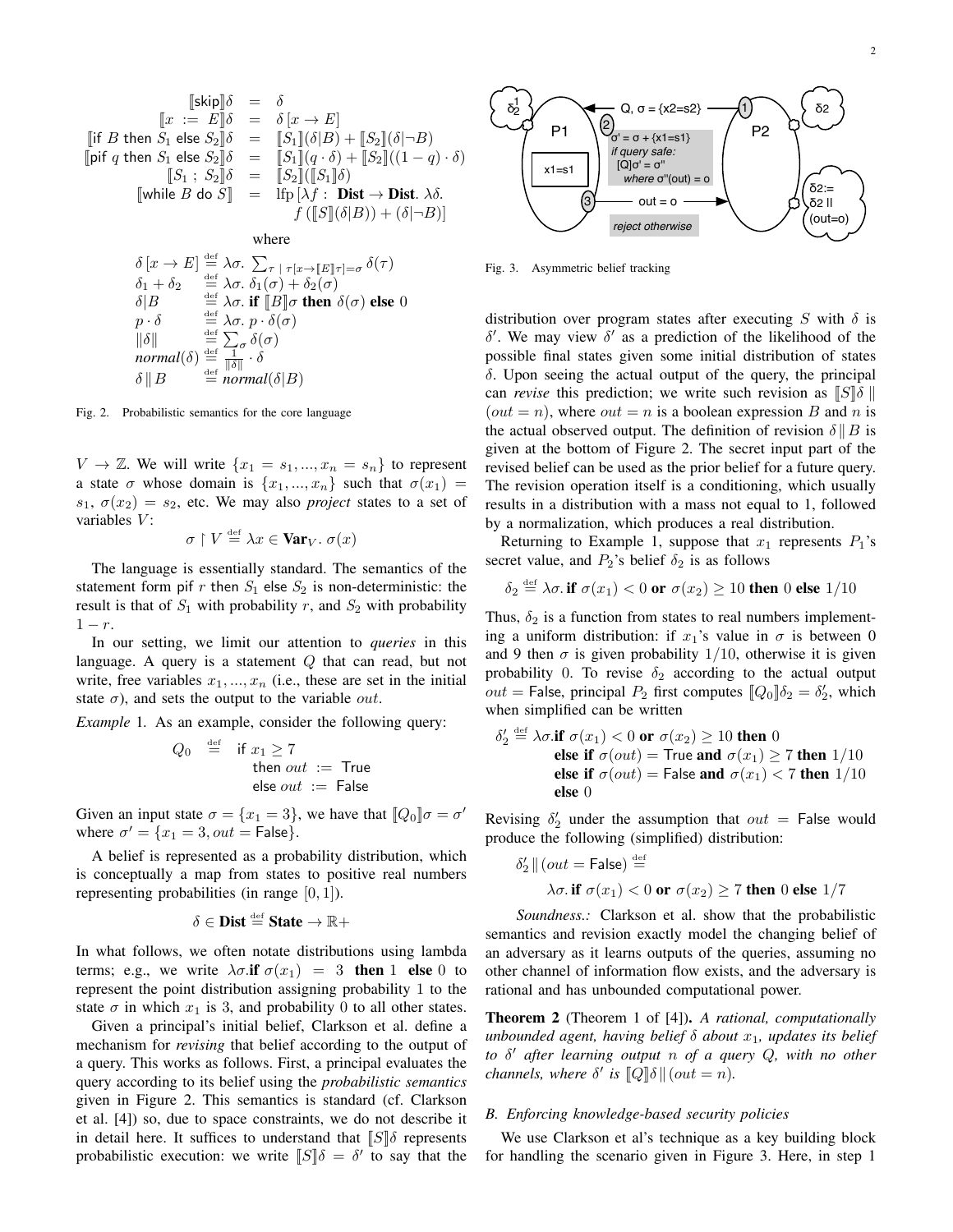$$
\begin{array}{ll}\n\text{tcheck}(q, \delta_i, t_j, x_j) \stackrel{\text{def}}{=} \\
1 & \underline{\delta_i} := [\![q]\!] \delta_i \\
2 & \text{for all possible outputs } o \\
3 & \delta_i := (\underline{\delta_i} || (out = o)) \restriction \{x_j\} \\
4 & \text{if } \exists n. \ \hat{\delta_i} (\{x_j = n\}) > t_j \ \text{then} \\
5 & \text{return reject}\n\end{array}
$$

<sup>6</sup> return *accept*

Fig. 4. Threshold policy decision, tcheck

 $P_2$  sends a query Q and a state  $\sigma$  to  $P_1$ . In step 2,  $P_1$  decides whether Q is safe to compute, and if so, executes  $[Q]\sigma' = \sigma''$ , where  $\sigma'$  is  $\sigma$  with the added mapping of  $x_1$  to  $P_1$ 's secret  $s_1$ . In step 3,  $P_1$  sends back the result  $o = \sigma''(out)$  if the query was safe, and otherwise rejects the query.  $P_2$  revises its belief  $\delta_2$  based on the outcome.

The main question to answer is how  $P_1$  determines whether Q is safe, i.e., whether it "reveals too much information." We propose that principal P<sup>1</sup> assign to its secret a *knowledge threshold*  $t_1$ , where  $0 < t_1 \leq 1$ , interpreted to mean that  $P_2$  should never be certain of  $P_1$ 's secret with probability greater than  $t_1$ . Returning to Example 1, suppose that  $P_1$ 's knowledge threshold  $t_1 = 1/10$  and  $x_1 = 3$ . Running  $Q_0$ produces False, and  $P_2$ 's revised belief  $\delta_2$  assigns to the state  ${x_1 = 3, out = False}$  the probability 1/7, which exceeds the threshold. As such  $P_1$  ought to reject the query. On the other hand, if the threshold was  $1/2$ , then the query could be accepted.

Keeping this intuition in mind, here is how the part notated *is the query safe* in Figure 3 is implemented. First, P<sup>1</sup> *estimates*  $P_2$ 's belief  $\delta_2$  about  $P_1$ 's secret value. We write  $\delta_2^1$ to indicate this estimate.<sup>1</sup> Then  $P_1$  calls tcheck( $Q, \delta_2^1, t_1, x_1$ ), the pseudocode for which is given in Figure 4. Here,  $\delta_i$  is bound to  $P_1$ 's estimate  $\delta_2^1$ , while  $t_j$  and  $x_j$  are bound to  $t_i$ and  $x_i$  (that is, the *variable name*  $x_i$ , not the value it is bound to), respectively.

On line 1,  $P_1$  probabilistically executes  $[Q]\delta_i$  producing  $\delta_i$ . Then, for each possible output  $o$  (line 2),  $P_1$  can revise the belief,  $\delta_i$  || (*out* = *o*), from which we can project states to involve only secret  $x_1$ , written  $\hat{\delta}_i = (\delta_i | (out = o)) \upharpoonright \{x_1\}$ (line 3). We explain shortly why every possible output must be considered, rather than just the output for  $P_1$ 's actual secret value. On line 4, we check whether for  $o$  and corresponding revised belief  $\hat{\delta}_i$  there exists a possible value n such that  $(\hat{\delta}_i)(\{x_1 = n\}) > t_1$ . If so, the query Q must be rejected, to avoid leaking too much information (line 5). Otherwise, the query is acceptable (line 6).

If tcheck $(Q, \delta_2^1, t_1, x_1)$  returns *accept* then  $P_1$  can execute the query, send back the result, and update its estimate  $\delta_2^1$  to be  $\delta_2^1 \parallel (out = o)$ .

*Avoiding leakage due to query rejection:* Line 2 in Figure 4 requires we consider all possible outputs o. At first glance, doing so seems unnecessarily conservative. For Example 1, suppose that  $t_1 = 1/5$  and  $\delta_1^2 = \delta_2$ ; then executing  $t$ check $(Q_0, \delta_2^1, t_1, x_1)$  would produce *reject*. But if the actual secret is  $x_1 = 3$ , then we have already established that answering the query (with False) results in  $\delta_2$  being revised to assign  $\{x = 3, out = \text{False}\}\$  probability  $1/7$  which is below the threshold. On the other hand, suppose that  $x_1$  was 8 instead of 3, in which case answering the query with True would cause  $P_2$ 's revised belief to ascribe probability  $1/3$  to  ${x_1 = 8, out = True}$ , which exceeds the threshold  $t_1 = 1/5$ . But if  $P_1$  rejects the query, and  $P_2$  knows threshold  $t_1$  it will be able to infer that the only reason for rejection would be that the answer would have been True. Even if  $t_1$  is not known directly, it can be inferred by enough queries to eventually make this sort of determination.  $P_1$  avoids this situation by rejecting any query for which there exists a secret that could be compromised by the answer, even if that does not happen to be its secret. This approach results in  $P_1$  deciding to allow a query or not independetly of his true secret value. Such policy decisions are *simulatable* [9] in that  $P_2$  could have determined on their own whether  $P_1$  will reject the query, hence learning of  $P_1$ 's decision tells them nothing.

*Implementation:* We implement the probabilistic semantics given in Figure 2 using *abstract interpretation* [6]. In our technique, we represent a distribution of integers as a *probabilistic polyhedron*, which is roughly a list of linear constraints involving uncertain variables, along with probabilities associated with regions defined by these constraints. The more common implementation approach is to use some form of sampling—basically, just run the program with values sampled from the input distributions, and collect their outputs to produce the output distribution. This approach is more general, but is prohibitively slow. Space constraints preclude a detailed presentation of our implementation, but complete details, along with an extensive performance evaluation, can be found in our prior publications [15].

#### III. ENFORCING KNOWLEDGE THRESHOLDS FOR SMC

In this section we show how to generalize knowledge-based enforcement to the multi-secret setting. In this setting, there are N principals,  $P_1, ..., P_N$  each with a secret  $x_1 = s_1, ..., x_N =$  $s_N$ . Each  $P_i$  maintains a belief  $\delta_i$  about the possible values of the other participating principals' secrets. In addition, each  $P_i$  has a knowledge threshold  $t_i$  that bounds the certainty that the other principals can have about its secret's value. Our goal will be to define how the principals should decide whether to safely participate in the joint computation Q, executed as an SMC. We discuss two possible methods for doing so: the *belief set* method (Section III-B) and the *SMC belief tracking* method (Section III-C).

# *A. Running example*

Suppose we have three principals,  $P_1$ ,  $P_2$ , and  $P_3$ , each with a net worth  $x_1 = 20$ ,  $x_2 = 15$ , and  $x_3 = 17$ , in millions of dollars, respectively. Suppose they wish to compute  $Q_1$  which

<sup>&</sup>lt;sup>1</sup>How  $P_1$  comes by this estimate is beyond the scope of this paper, but we point out that for many kinds of data, good estimates are easy to come by. For example, generic distributions over personal information like gender, birthday, social security number, income, etc. can be gained from census data or other public and private repositories (e.g., Facebook demographics).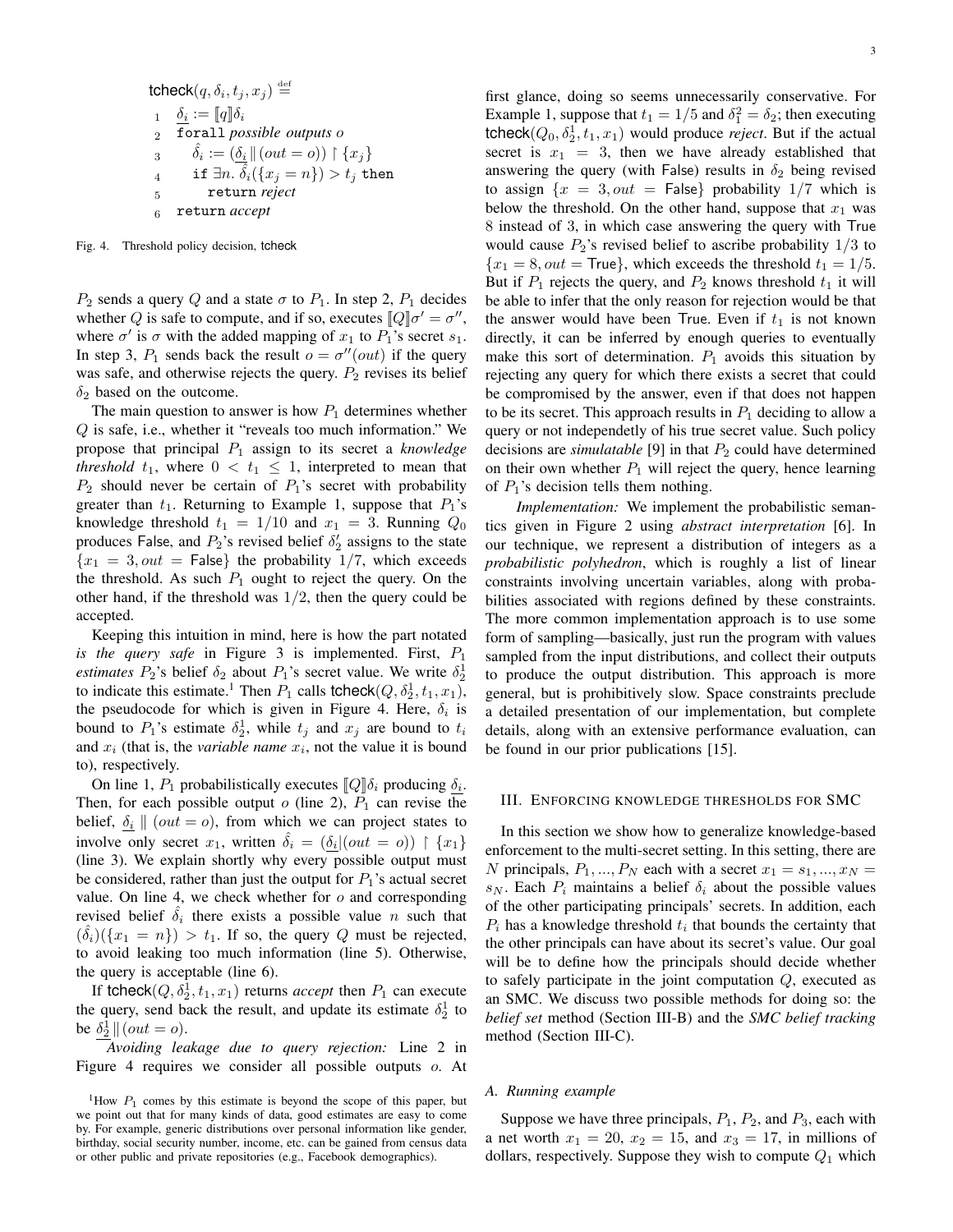determines whether  $P_1$  is the richest:

$$
Q_1 \stackrel{\text{def}}{=} \text{if } x_1 \ge x_2 \land x_1 \ge x_3
$$
  
then *out* := True  
else *out* := False

Using the idealized view, each of  $P_1$ ,  $P_2$ , and  $P_3$  can be seen as sending their secrets to  $P_T$ , which initializes  $\sigma$  such that  $\sigma(x_1) = 20$ ,  $\sigma(x_2) = 15$ , and  $\sigma(x_3) = 17$ . Running  $Q_1$  using σ produces an output state σ' such that  $σ' (out) = True$ .

Now suppose that  $P_1$  believes that both  $P_2$  and  $P_3$  have at least \$10 million, but less than \$100 million, with each case equally likely. Thus principal  $P_1$ 's belief is defined as

$$
\delta_1 \stackrel{\text{def}}{=} \lambda \sigma.\text{if } \sigma(x_2) < 10 \text{ or } \sigma(x_2) > 100 \text{ or } \sigma(x_3) < 100 \text{ or } \sigma(x_3) > 100 \text{ or } \sigma(x_1) \neq 20 \text{ then } 0 \text{ else } 1/8281
$$

States which ascribe either  $x_2$  or  $x_3$  a net worth outside the expected range, or ascribe  $x_1$  to the wrong value, are considered impossible, and every one of the remaining 8281 (that is  $91 \times 91$ ) states is given probability  $1/8281$ . The beliefs of  $P_2$  and  $P_3$  are defined similarly.

Belief revision proceeds as before: once  $P_T$  performs the computation and sends the result, each  $P_i$  revises its belief. For our example query  $Q_1$ , principal  $P_1$  would perform  $[Q_1]\delta_1 = \delta_1''$  and since the output of the query is True, then revision produces  $\delta_1' = [Q_1]\delta_1 | (out = True)$ . This revised belief additionally disregards states that ascribe  $x_2$  or  $x_3$  to values greater than  $P_1$ 's own wealth, which is \$20M:

$$
\delta_1' \stackrel{\text{def}}{=} \lambda \sigma.\text{if } \sigma(x_2) < 10 \text{ or } \sigma(x_2) > 20 \text{ or } \sigma(x_3) < 10 \text{ or } \sigma(x_3) > 20 \text{ or } \sigma(x_1) \neq 20 \text{ then } 0 \text{ else } 1/121
$$

The revised beliefs of  $P_2$  and  $P_3$  will be less specific, since each will simply know that  $P_1$ 's wealth is at least their own and no less than the rest of the parties.

## *B. Knowledge-based security with belief sets*

Now we wish to generalize threshold enforcement, as described in Section II-B, to SMC. In the simpler setting  $P_1$ maintained an estimate  $\delta_2^1$  of  $P_2$ 's belief  $\delta_2$ . In the SMC setting we might imagine that each  $P_j$  maintains a belief estimate  $\delta_i^{\overline{j}}$ and then performs tcheck $(q, \dot{\delta}_i^j, t_j, x_j)$  for all  $i \neq j$ . If each of these checks succeeds, then  $P_j$  is willing to participate.

The snag is that  $P_j$  cannot accurately initialize  $\delta_i^j$  for all  $i \neq j$  because it cannot directly represent what  $P_i$  knows about  $x_i$ —that is, its exact value. So the question is: how can  $P_j$  estimate the potential gain in  $P_i$ 's knowledge about  $x_j$  after running query without knowing  $x_i$ ?

One approach to solving this problem, which we call the *belief set* method, is the following.  $P_j$  follows roughly the same procedure as above, but instead of maintaining a single distribution  $\delta_i^j$  for each remote party  $P_i$ , it maintains a *set* of distributions where each distribution in the set applies to a particular valuation of  $x_i$ . As a first cut, suppose that  $P_j$ initializes this set to be as follows:

$$
\Delta_i^j \stackrel{\text{def}}{=} \{ \delta_i^j \, || \, (x_i = v) \; : \; v = \sigma(x_i), \sigma \in support(\delta_j \upharpoonright \{x_i\}) \}
$$



Fig. 5. Threshold enforcement for SMC using belief sets

tcheck\_all $(q, j) \stackrel{\text{def}}{=}$ 1 forall  $i \in 1..n$  with  $i \neq j$  $_2$  tcheck $(q,\Delta_i,t_j,x_j)$ <sup>3</sup> if *all threshold checks succeed* then <sup>4</sup> *agree to participate* <sup>5</sup> else <sup>6</sup> *refuse to participate*

Fig. 6. tcheck\_all check for belief set enforcement

Thus  $\Delta_i^j$  is a set of possible distributions, one per possible valuation of  $x_i$  that  $P_j$  thinks is possible according to its belief  $\delta_j$ .

However, this method for initializing the set is not quite expressive enough, since it may fail to take into account correlations among beliefs of multiple principals. For example, if it were known (by all principals) that only one of the principals in the running example can have secret value equal to 15, then  $P_2$  would know initially, based on this own secret  $x_2 = 15$ , that  $P_1$ 's value  $x_1$  cannot be 15. However,  $P_1$  cannot arrive at this conclusion without knowing  $x_2$ , which is, of course, outside of its knowledge initially.

Therefore, we define the initial belief set using a distribution δ over *all* principals' secret data which sufficiently captures any correlations in those secrets. Such a distribution can then be used, given some valuations of secret variables, to derive what a principal's initial belief would be.

$$
\Delta_i \stackrel{\text{def}}{=} \{ \delta \mid (x_i = v) : v = \sigma(x_i), \sigma \in support(\delta \restriction \{x_i\}) \}
$$

Since we are starting from a globally held belief  $\delta$ , there is no need to distinguish  $\Delta_i^j$  from  $\Delta_i^k$ —they are the same  $\Delta_i$ .

Now each  $P_i$  follows the procedure depicted in Figure 5 for the idealized view (with a trusted principal  $P_T$ ). First,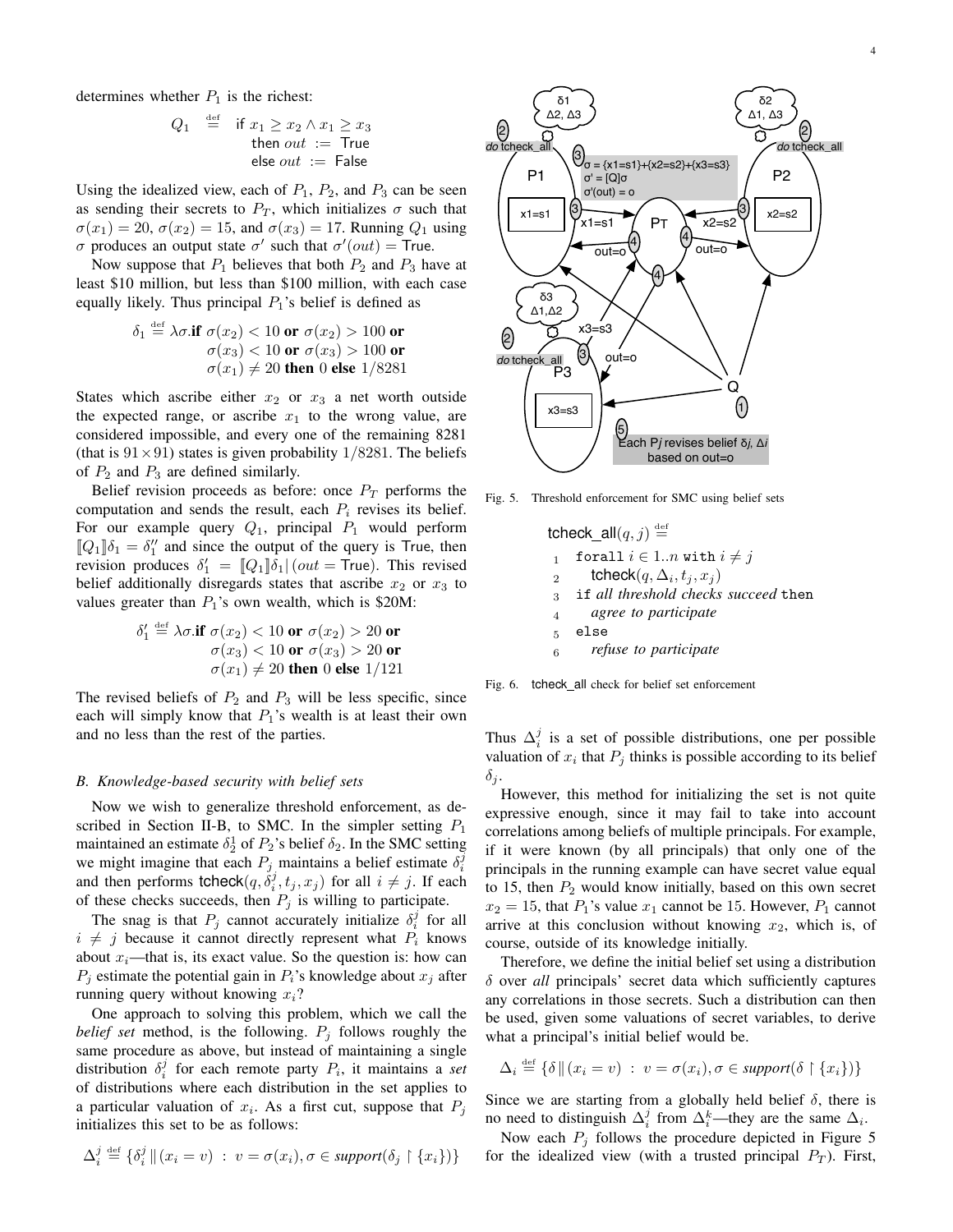Semantics

$$
[\![S]\!] \Delta = \{ [\![S]\!] \delta \; : \; \delta \in \Delta \}
$$

Operations

$$
\Delta \upharpoonright V \stackrel{\text{def}}{=} \{ (\delta \upharpoonright V) : \delta \in \Delta \}
$$
\n
$$
\text{normal}(\Delta) \stackrel{\text{def}}{=} \{ \text{normal}(\delta) : \delta \in \Delta \, , \, ||\delta|| > 0 \}
$$
\n
$$
\Delta \parallel B \stackrel{\text{def}}{=} \text{normal}(\{ (\delta \vert B) : \delta \in \Delta \})
$$
\n
$$
\Delta(\sigma) \stackrel{\text{def}}{=} \max_{\delta \in \Delta} \delta(\sigma)
$$

Fig. 7. Probabilistic semantics using sets of distributions

the principals agree on the query  $Q$ . Second, each principal  $P_i$  performs the threshold check tcheck all  $(Q, j)$ , whose code is given in Figure 6. Notice that calls to tcheck(...) on line 2 are with the set  $\Delta_i$ , rather than a single distribution  $\delta_i^j$ . The definitions of the operations in the pseudocode in Figure 4, when applied to sets  $\Delta$  rather single elements  $\delta$ , are defined in Figure 7. In all but the last case, these operations are just straightforward liftings of the operations on single distributions. For  $\Delta(\sigma)$ , we return the highest probability for σ of those ascribed to it by distributions in ∆, to assure that our decision to participate or not is safe. Also note that we will always be dealing with non-empty  $\Delta$ , hence the maximum probability is sufficiently defined. On the other hand, the normalization procedure for distributions  $\delta$  is only well defined whenever  $\|\delta\| > 0$ . Because of this, we make sure the normalization for distribution sets only normalizes the normalizable distributions, and discards the rest. The way in which some member distributions of  $\Delta$  could become nonnormalizable, that is, having mass of 0, is by way of the conditioning operation, where the condition is inconsistent with all possible states in the distribution.

In the third step, if the query is acceptable for all  $P_i$ , each sends its secret  $x_j = s_j$  to  $P_T$ , which executes Q using the secret state  $\sigma$  constructed from each secret. Fourth, the result  $o$  is sent back to each principal. Finally, as usual,  $P_1$  revises each of its estimates  $\Delta_i$  and its own belief  $\delta_j$ . Note that all principals make the same update for  $\Delta_i$ , hence there really is only one  $\Delta_i$ , known by all, estimating  $P_i$ 's knowledge.

While we have depicted this procedure in the idealized view of SMC, it is easy to see that we can simply implement steps 3 and 4 as a normal SMC and the remainder of the procedure is unchanged.

*Soundness:* The belief set procedure is *sound*, in that for all  $P_i$ , participating or not participating in a query will never increase another  $P_j$ 's certainty about  $P_i$ 's secret above its threshold  $t_i$ . The proof can be found elsewhere [13].

# *C. SMC belief tracking for knowledge-based security*

Now we present an alternative to the belief set method, in which the decision to participate or not, involving checking thresholds after belief revision, takes place *within the SMC itself*. As such, we call this method *SMC belief tracking*. Once again we present the algorithm using the ideal world with a trusted third party  $P_T$ . The steps are shown in Figure 8. The first step is that each  $P_i$  presents its secret  $x_i = s_i$  to  $P_T$ , along with the collective belief  $\delta$ . Principal  $P_T$  then initializes the



Fig. 8. SMC belief tracking scenario (ideal view)

$$
\begin{aligned}\n\text{init\_SMC}(s_1...s_N, r_1...r_N, \delta) & \stackrel{\text{def}}{=} \\
1 & \sigma_s := \{x_1 = s_1, ..., x_N = s_N\} \\
2 & \delta_1 := \delta \|(x_1 = s_1); \ t_1 := r_1 \\
& \dots \\
n+1 & \delta_N := \delta \|(x_N = s_N); \ t_N := r_N \\
\text{threshold\_SMC}(Q) & \stackrel{\text{def}}{=} \\
1 & \sigma := (\llbracket Q \rrbracket \sigma_s)(out) \\
2 & \text{forall } j \in 1..n \\
3 & \text{forall } i \in 1..n \text{ with } i \neq j \\
4 & \text{theck}(Q, \delta_j, t_i, x_i) \\
5 & \text{if all threshold checks succeed then} \\
6 & \delta_j := \llbracket Q \rrbracket \delta_j \|(out = o) \\
7 & \text{return } o \text{ to } P_j \\
8 & \text{else} \\
9 & \text{return reject to } P_j\n\end{aligned}
$$

Fig. 9. SMC belief tracking (ideal view)

computation state by calling init\_SMC( $s_1...s_N$ ,  $\delta$ ), given in Figure 9. On line 1, this code initializes the secret state  $\sigma_s$  that contains all of the secrets. On lines  $2.(n+1)$ , it initializes each principal  $P_i$ 's belief as in the belief set case, by specializing  $\delta$  with the knowledge unique to  $P_i$ . It also initializes each threshold  $t_i$  to  $r_i$ .

In step 2 (of the diagram), the query  $Q$  is made available to  $P_T$ , which then runs (in step 3) threshold\_SMC(Q), also shown in Figure 9. On line 1 we compute the actual output o for the query, based on the secret state. On line 2 we loop over each principal  $P_j$ . The remainder of the code aims to decide whether answering the query and sending the result to  $P_i$  would reveal too much information; if not, we send  $P_j$  the answer o (line 7) and otherwise we reject.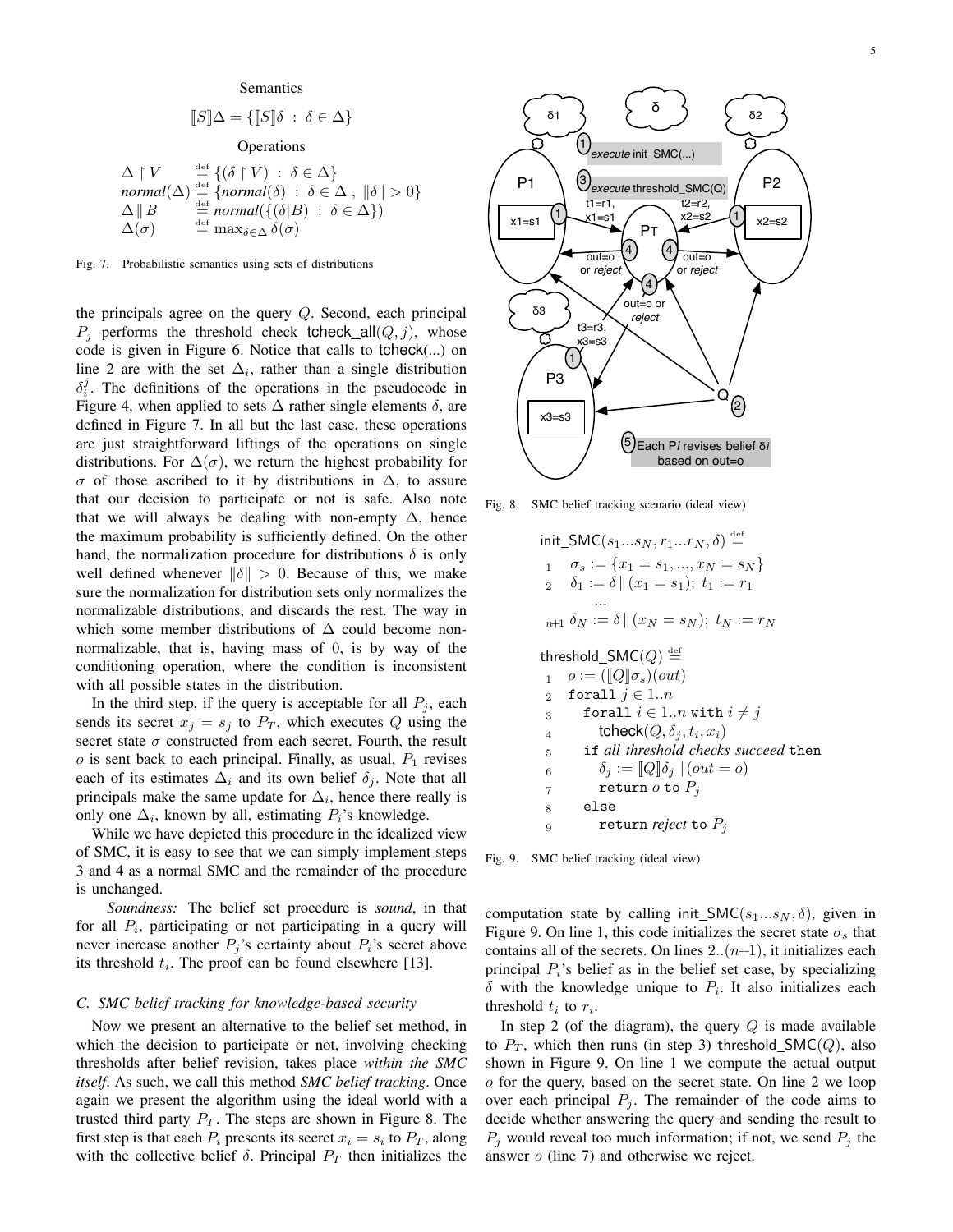Returning to the body of the loop, the next step is to  $_1$  ## assume a1 < a2, b1 < b2, distinct(a1, a2, b1, b2) make sure that for every  $P_i$  (line 3) its threshold check  $_2$  int median(int a1, int a2, int b1, int b2) (Figure 4) will not reject  $P_i$ . That is, given the query q and the  $\frac{1}{3}$ estimated knowledge of  $P_j$ , we make sure that the answer to  $\frac{4}{3}$ the query will not reveal too much about  $P_i$ 's secret  $x_i$  (where  $\frac{1}{2}$ by "too much" we mean  $P_i$ 's certainty about  $P_i$ 's possible  $\epsilon$ secret exceeds threshold  $t_i$ ). Assuming all  $P_i$  threshold checks succeed (line 5), we then revise the  $P_i$ 's belief according to the output o (line 6), which we then send to  $P_i$  (step 4 in the diagram). No revision is done on  $P_j$ 's belief if the query is rejected for  $P_j$ . Finally, each principal revises its own belief  $\delta_i$  based on the output.

We can repeat steps 2–5 for each subsequent query  $Q'$ , and  $P_T$  will use any beliefs  $\delta_i$  revised from the run of Q. By performing threshold SMC as part of an SMC, no participant  $P_i$  is ever shown the opposite's secret, and yet an accurate determination is made for each about whether to participate.

Importantly, the fact that  $P_i$  receives a proper answer or *reject* is not (directly) observed by any other  $P_i$ ; such an observation could reveal information to  $P_j$  about  $x_i$ . For example, suppose  $Q_2 \stackrel{\text{def}}{=} x_1 \leq x_2$  and both secrets are (believed to be) between 0 and 9. If  $x_2 = 0$  then  $[Q_2]\sigma_s$  will return True only when  $x_1$  is also 0. Supposing  $t_1 = 3/5$ , then  $P_2$  should receive *reject* since there exists a valuation of  $x_1$ (that is, 0) such that  $P_2$  could guess  $x_1$  with probability greater than 3/5. Similar reasoning would argue for reject if  $x_2 = 9$ , but acceptance in all other cases. As such, if  $P_1$  observes that  $P_2$  receives *reject*, it knows that  $x_2$  must be either 0 or 9, independent of  $t_2$ ; as such, if  $t_2 < 1/2$  we have violated the threshold by revealing the result of the query.

This asymmetry means that threshold SMC may return a result for one participant but not the other, e.g.,  $P_1$  might receive *reject* because  $t_2$  is too low while  $P_2$  receives the actual answer because  $t_1$  is sufficiently high. Nonetheless each  $P_i$ 's threshold will be respected.

Lacking a trusted third party in the real world, the participants can use secure multi-party computation and some standard cryptographic techniques to implement  $P_T$ 's functionality amongst themselves. The interesting part is that we need a way for the participants to maintain  $P_T$ 's state amongst themselves while preserving its secrecy. This can be done using *secret shares* of  $\Sigma_T$  distributed among the parties. The query-evaluation procedure would receive these shares along with the normal inputs, and then distribute the revised versions along with the normal outputs.

*Soundness:* Once again we can prove a soundness property of this approach, assuring that our approach approximates learning by the participants as it would actually happen, and that query rejection reveals nothing about other parties' inputs [13].

#### *D. Implementation notes*

We have developed a proof-of-concept implementation of both methods, and with a series of experiments we have found that SMC belief tracking is strictly more precise (in that fewer queries will be rejected) than belief sets. On the other hand, SMC is known to be very slow, and so implementing KBSE as  $x1 = a1 \leq b1;$ if x1 then {  $a3 = a2$ ; } else {  $a3 = a1$ ; } if x1 then  $\{ b3 = b1; \}$  else  $\{ b3 = b2; \}$  $x2 = a3 \le b3;$ if x2 then  ${ m = a3; }$  else  ${ m = b3; }$ return m:



an SMC could be quite costly. Further details can be found in our prior paper [13]. We leave exploration of implementation strategies to future work.

#### IV. OPTIMIZING MULTI-PARTY COMPUTATIONS

So far we have analyzed the function  $Q$  with a security mindset: there is a danger in running  $Q$  if an observing party would infer that a particular input to  $Q$  is sufficiently likely. Now we consider such inferences from the point of view of optimizing performance in the setting of SMC. In particular, we observe that when the SMC reveals the final output, one or all parties may be able to infer the results of intermediate computations, given knowledge of their own inputs and the function being computed, *no matter the inputs of the additional participating parties*. When such inference is possible, the inferable intermediate results need not be cryptographically concealed. As it turns out, turning a single monolithic SMC into several smaller SMCs (by revealing intermediate results early) can have a dramatic impact on performance; Kerschbaum [10] has measured improvements of up to  $30\times$  for the median example in Figure 10, discussed shortly. Revealing inferable results does not change the *knowledge profile* of the protocol: If the party will eventually know the intermediate result when given the final output then revealing it earlier does not change what is known to whom.

In this section, we present the main idea of a technique we call *knowledge inference* that aims to find which intermediate variables can be revealed early. We have also developed a technique we call *constructive knowledge inference* that not only identifies which intermediate variables can be inferred, but also exactly the function of the inputs and outputs that defines them. We refer the reader to our prior paper for details of both techniques [16].

#### *A. Knowledge inference*

In our setting, party  $P$  knows the (deterministic) program Q, his own input (set) s, and his output  $o^2$ . We say party P can *infer* the value of local variable  $y$  in  $Q$  if there exists a function F such that  $y = F(s, o)$  in all runs of Q. Another way of putting it is that no matter the values of  $P$ 's inputs or

<sup>&</sup>lt;sup>2</sup>Some SMCs may have different outputs for different parties; in the median example, there is a single output  $o = m$  known to both parties.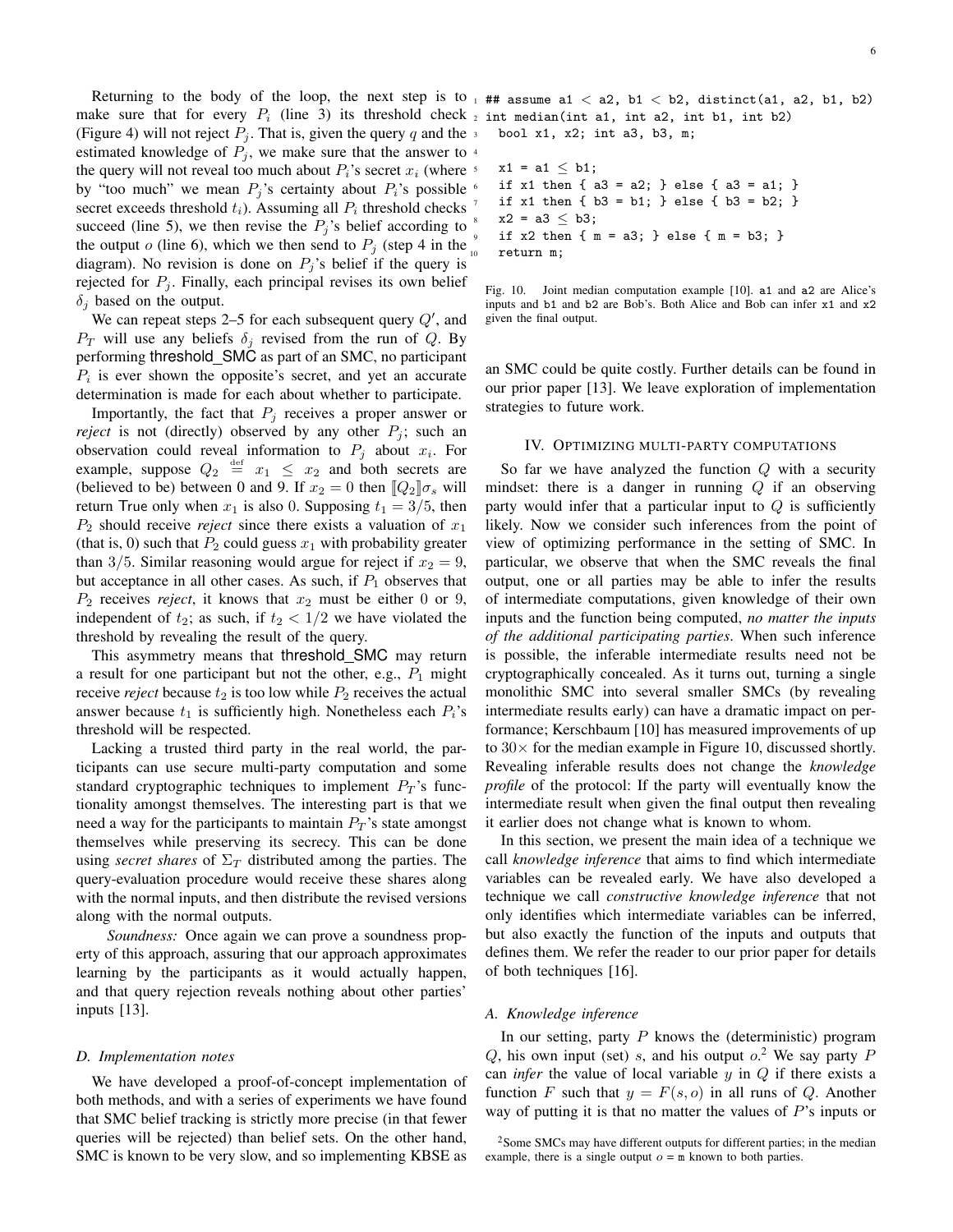$$
\varphi_1 \stackrel{\text{def}}{=} a1 < b1 \land x1 = \text{true} \land a3 = a2 \land b3 = b1 \land
$$
\n
$$
a3 < b3 \land x2 = \text{true} \land m = a3 \land \phi_{pre}
$$
\n
$$
\varphi_2 \stackrel{\text{def}}{=} a1 < b1 \land x1 = \text{true} \land a3 = a2 \land b3 = b1 \land
$$
\n
$$
a3 \ge b3 \land x2 = \text{false} \land m = b3 \land \phi_{pre}
$$
\n
$$
\varphi_3 \stackrel{\text{def}}{=} a1 \ge b1 \land x1 = \text{false} \land a3 = a1 \land b3 = b2 \land
$$
\n
$$
a3 < b3 \land x2 = \text{true} \land m = a3 \land \phi_{pre}
$$
\n
$$
\varphi_4 \stackrel{\text{def}}{=} a1 \ge b1 \land x1 = \text{false} \land a3 = a1 \land b3 = b2 \land
$$
\n
$$
a3 \ge b3 \land x2 = \text{false} \land m = b3 \land \phi_{pre}
$$

Fig. 11. Path conditions for secure median

those of other participants of the SMC,  $P$  can always compute  $y$  given knowledge of only his inputs and the final result. Our goal to find all those variables in  $Q$  that  $P$  can infer. We can do this by either showing merely that the required function  $F$  exists, without saying what it is, or we can produce F directly, thus constituting a constructive proof. We have developed approaches to both tasks, but here only describe the first.

To show that an intermediate variable can be expressed as a function of one party's inputs and outputs, we can attempt to prove that given any pair of runs of Q that agree on the valuations of variables in  $s$  and  $o$  (but may not agree on the input and output variables of other parties), the valuations of  $y$  on those two runs must also agree. In other words,  $y$  can be determined uniquely from  $s$  and  $o$ , and thus a function  $F$ exists such that  $F(s, o) = y$ . We can construct such a proof in two steps.

First we use a program analysis to produce a formula  $\phi_{post}$ that soundly approximates the final state of the program Q (that is, the final values of all program variables) for all possible program runs. So that the meaning of a variable  $y$ mentioned in  $\phi_{post}$  is unambiguous, we assume that a variable is assigned at most once during a program run.

One program analysis we might use to produce  $\phi_{post}$  is symbolic execution [11]. Each feasible program path is characterized by a *path condition*  $\varphi_i$ , which is a set of predicates relating the program variables. The path conditions can be combined to provide a complete description of the program's behavior:  $\phi_{post} \stackrel{\text{def}}{=} \bigvee \varphi_i$ . For the median program of Figure 10, there are four possible paths, having the path conditions given in Figure 11.

Consider the first path condition  $\varphi_1$ . Conceptually, it describes the program path in which then branch of both conditionals (lines 6 and 9) is taken. The remaining three paths constitute the other three possible branching combinations. Note that each path also requires  $\phi_{pre}$ . This formula defines the publicly-known constraints on all inputs; in the case of the median program we have  $\phi_{pre} \stackrel{\text{def}}{=} \texttt{a1} < \texttt{a2} \land \texttt{b1} < \texttt{b2} \land \texttt{a1} \neq$  $b1 \wedge a1 \neq b2 \wedge a2 \neq b1 \wedge a2 \neq b2.$ 

The next step is to prove that any two runs of the program  $Q$  that agree on variables known to  $P$  will also agree on the value of y. This statement is a *2-safety property* [5], and we can prove it using a technique called self-composition [3].

 ## a1 < a2, b1 < b2, distinct(a1, a2, b1, b2) int  $m = median(a1, a2, b1, b2);$ 4 ## a1'  $\langle$  a2', b1'  $\langle$  b2', distinct(a1', a2', b1', b2') int  $m'$  = median'(a1', a2', b1', b2');

Fig. 12. Median computation composed with itself.

3

The idea is to reduce this two-run condition on program Q to a condition on a single run of a *self-composed program*  $Q_c$ , which is the sequential composition of  $Q$  with itself, with the second copy of  $Q$ 's variables renamed, e.g., so that  $x$  is renamed to x'. Given the formula  $\phi_{post}^{sc}$  for this self-composed program, we can ask whether, under the assumption that the normal and primed versions of P-visible variables are equal, that the normal and primed version of  $y$  is also equal.

As an example, Figure 12 shows self composition of the median function of Figure 10. We write median' for the function median but with the local variables renamed to  $x1', x2', ...$ The self-composed program effectively runs median twice, on two separate spaces of variables. We can express the question of knowledge inference as a question on the relationship between the two copies of the variables. Namely, Alice can infer x1 if and only if for every feasible final state of the composed program, when the two copies of a1, a2, m agree on their values then the copies of x1 agree on their value. More formally we need to check the validity of the following formula for any feasible final state.

$$
\phi^{sc}_{post} \land (a1 = a1' \land a2 = a2' \land \mathtt{m} = \mathtt{m'}) \Rightarrow ( \mathtt{x1} = \mathtt{x1'})
$$

Here, the formula  $\phi_{post}^{sc}$  will involve sixteen path conditions (self-composition squares the number of paths). For example, among them will be:

$$
\varphi_1^{sc} \stackrel{\text{def}}{=} a1 < b1 \land x1 = \text{true} \land a3 = a2 \land b3 = b1 \land a3 < b3 \land x2 = \text{true} \land m = a3 \land \phi_{pre} \land a1' < b1' \land x1' = \text{true} \land a3' = a2' \land b3' = b1' \land a3' < b3' \land x2' = \text{true} \land m' = a3' \land \phi_{pre}'
$$

The formula  $\varphi_1^{sc}$  is actually the conjunction of  $\varphi_1$  with a version of  $\varphi_1$  that has all its variables renamed to the primed versions. We can think of the entire post condition  $\phi_{post}^{sc}$  =  $\varphi_1^{sc} \vee ... \vee \varphi_{16}^{sc}$  as the disjunctive normal form of the conjunction of the post condition  $\phi_{post}$  with its primed version

Being a quantifier-free formula in the theory of integer linear arithmetic, the final formula poses no problem for an SMT solver such as Z3 [2], which can indeed verify its validity. Additionally, the same can be said for Alice's knowledge of x2 and a3, and Bob's knowledge of x1, x2 and b3.

As it turns out, the knowledge inference question bears a close resemblance to deciding the property of *delimited release* [17].

#### *B. Implementation and experiments*

We have implemented the knowledge inference algorithm using the polyhedra powerset domain as implemented in Parma Polyhedra Library (PPL, v0.11.2) [1]. This approach